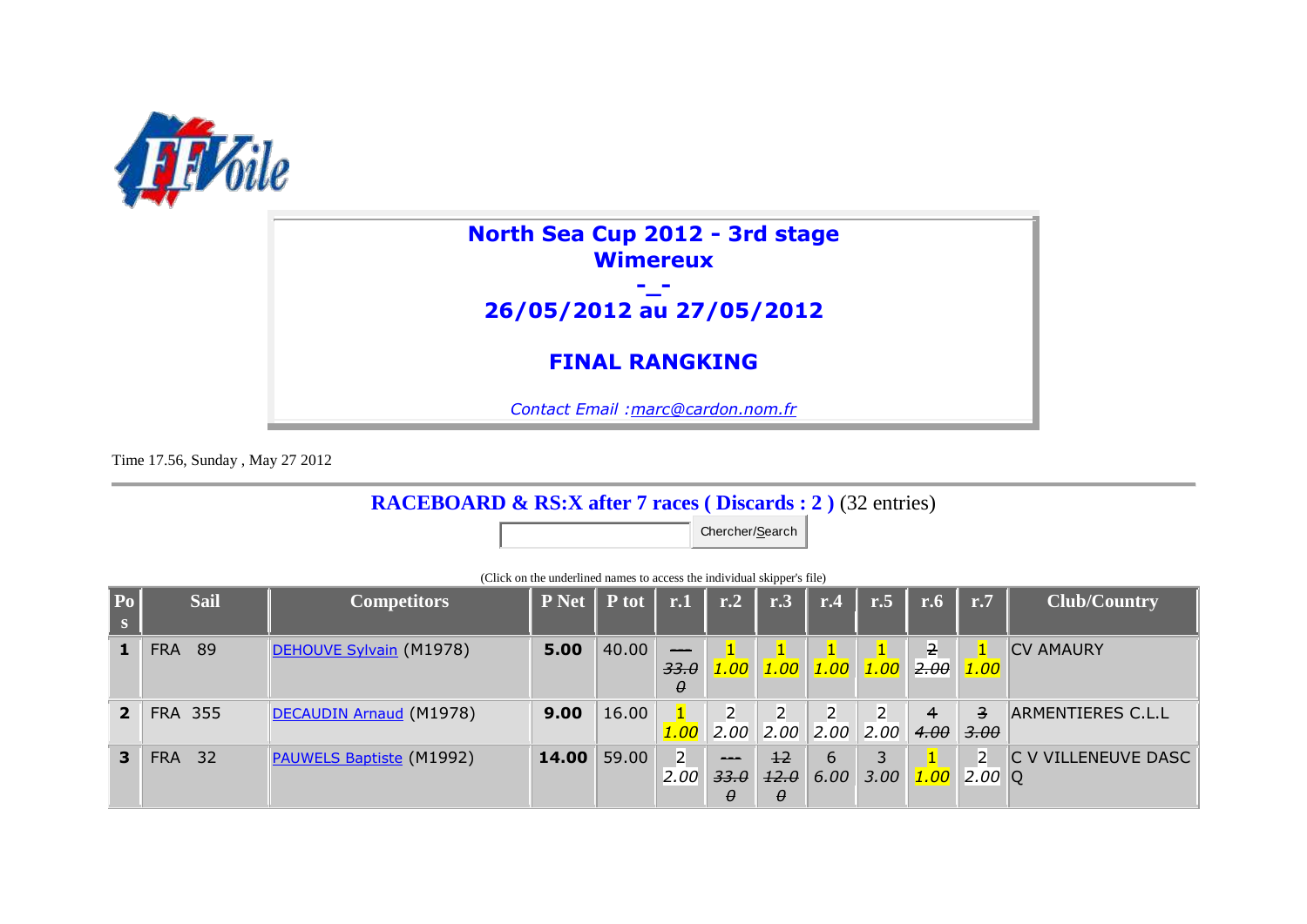| 4              | <b>FRA 88</b>  | <b>FOURNIER Jeanpierre (M1957)</b>         | 24.00       | 52.00      | 6<br>6.00              | 4<br>4.00               | $\overline{4}$<br>4.00   | 3<br>3.00              | 16<br>16.0               | 7<br>7.00              | 12<br>12.0<br>θ                 | O G S Voile               |
|----------------|----------------|--------------------------------------------|-------------|------------|------------------------|-------------------------|--------------------------|------------------------|--------------------------|------------------------|---------------------------------|---------------------------|
| 5              | <b>FRA 611</b> | DESCAMPS Noe (M1994)                       | 28.00       | 44.00      | 8<br>8.00              | 7<br>7.00               | $\overline{7}$<br>7.00   | 8<br>8.00              | 6<br>6.00                | 3<br>3.00              | 5<br>$5.00$ Q                   | C V VILLENEUVE DASC       |
| 6              | GBR 926        | MARTIN Kirian (M1995)                      | 28.00       | 71.00      | 5<br>5.00              | $0$<br>33.0<br>θ        | 3<br>3.00                | 5<br>5.00              | 10<br>10.0               | 8<br>8.00              | 7.00                            |                           |
| $\overline{7}$ | <b>FRA 511</b> | <b>DUBOIS Philippe (M1961)</b>             | 29.00       | 47.00      | $\overline{4}$<br>4.00 | $\mathbf{Q}$<br>9.00    | 9<br>9.00                | 7<br>7.00              | 5<br>5.00                | 5<br>5.00              | 8<br>8.00                       | O G S Voile               |
| 8              | GBR 10000      | <b>GIBSON Andy (M1964)</b>                 | 34.00       | 66.00      | 10<br>10.0<br>0        | 18<br>18.0<br>$\theta$  | 5<br>5.00                | 4<br>4.00              | 14<br>14.0               | 9<br>9.00              | 6<br>6.00                       |                           |
| 9              | <b>FRA 200</b> | <b>CORNIL Mathieu (M1995)</b>              | 34.00       | 68.00      | 3<br>3.00              | 3<br>3.00               | 6<br>6.00                | 10<br>10.0<br>0        | 17<br>17.0<br>$\theta$   | 12<br>12.0<br>0        | $+7$<br>17.0<br>$\theta$        | <b>ARMENTIERES C.L.L</b>  |
| 10             | 56             | LOQUET Didier (M1955)                      | 40.00       | 70.00      | 9<br>9.00              | 6<br>6.00               | 8<br>8.00                | 9<br>9.00              | 8<br>8.00                | 20<br>20.0<br>$\theta$ | 10<br>10.0<br>θ                 | C V VILLENEUVE DASC<br> Q |
| 11             |                | F&n bsp; 541 CHAUVIN Pierre (M1994)        | 45.00       | 111.0<br>0 | 15<br>15.0<br>0        | 13<br>13.0<br>$\Omega$  | 33.0<br>$\theta$         | 33.0<br>$\theta$       | $\overline{7}$<br>7.00   | 6<br>6.00              | $\overline{\mathbf{A}}$<br>4.00 | C N WIMEREUX              |
| 12             | 733            | <b>VAN SMOORENBURG Saskia (F198</b><br> 1) | 46.00       | 75.00      | 11<br>11.0<br>$\Omega$ | 11<br>11.0<br>$\Omega$  | $+5$<br>15.0<br>$\theta$ | 14<br>14.0<br>$\theta$ | $\overline{4}$<br>4.00   | 11<br>11.0<br>$\Omega$ | $\overline{9}$<br>9.00          |                           |
| 13             | <b>NED 216</b> | VAN'T HOFF Matthijs (M1995)                | 57.00       | 109.0<br>0 | 7<br>7.00              | $0$<br>33.0<br>$\theta$ | 11<br>11.0<br>0          | 12<br>12.0<br>0        | 12<br>12.0<br>0          | 15<br>15.0<br>0        | 19<br>19.0<br>$\theta$          |                           |
| 14             | <b>FRA 590</b> | RAOUL Lisa (F1994)                         | 58.00       | 91.00      | 18<br>18.0<br>$\theta$ | 5<br>5.00               | 13<br>13.0<br>0          | 13<br>13.0<br>0        | $+5$<br>15.0<br>$\theta$ | 13<br>13.0<br>$\theta$ | 14<br>$14.0$ Q<br>0             | C V VILLENEUVE DASC       |
|                | 15 NED 465     | TAK Huig-jan (M1994)                       | 59.00 117.0 |            |                        | 8                       | 10                       | 11                     | 9                        | 21                     | 25                              |                           |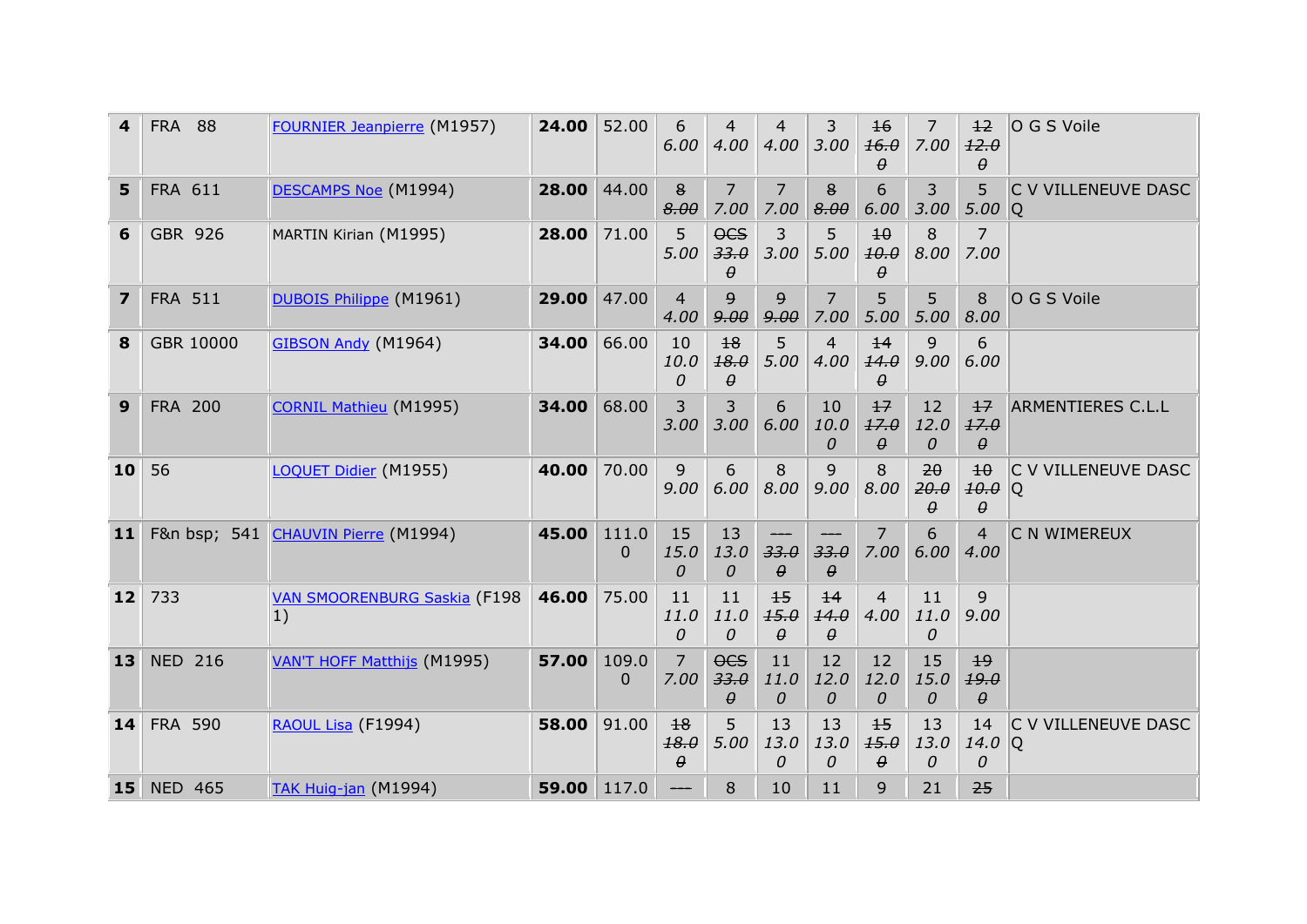|    |                |                                        |                      | $\mathbf{0}$            | 33.0<br>$\theta$              | 8.00                   | 10.0<br>$\Omega$       | 11.0<br>$\Omega$                                  | 9.00                   | 21.0<br>0              | 25.0<br>θ              |                          |
|----|----------------|----------------------------------------|----------------------|-------------------------|-------------------------------|------------------------|------------------------|---------------------------------------------------|------------------------|------------------------|------------------------|--------------------------|
| 16 |                | F&n bsp; 610  LASSALLE Wilfrid (M1969) | 69.00                | 111.0<br>$\Omega$       | 14<br>14.0<br>$\Omega$        | 12<br>12.0<br>$\Omega$ | 14<br>14.0<br>0        | 16<br>16.0<br>0                                   | 25<br>25.0<br>$\theta$ | 17<br>17.0<br>$\theta$ | 13<br>13.0<br>0        | SNL                      |
| 17 | GBR 9997       | GIBSON Jenna (F1997)                   | 76.00                | 132.0<br>$\overline{0}$ | 33.0<br>$\theta$              | 20<br>20.0<br>0        | 23<br>23.0<br>$\theta$ | 20<br>20.0<br>0                                   | 11<br>11.0<br>0        | 10<br>10.0<br>$\theta$ | 15<br>15.0<br>0        |                          |
| 18 | 118            | DELEBARRE Etienne (M1992)              | 84.00                | 150.0<br>$\Omega$       | 33.0<br>$\theta$              | 15<br>15.0<br>$\Omega$ | 20<br>20.0<br>$\Omega$ | 33.0<br>$\theta$                                  | 19<br>19.0<br>0        | 19<br>19.0<br>$\Omega$ | 11<br>11.0<br>0        | C N WIMEREUX             |
| 19 | <b>BEL 104</b> | <b>FILLIERS Edward (M1995)</b>         | 87.00                | 136.0<br>$\Omega$       | 12<br>12.0<br>$\Omega$        | 17<br>17.0<br>$\Omega$ | 19<br>19.0<br>$\Omega$ | 21<br>21.0<br>$\theta$                            | 18<br>18.0<br>0        | 25<br>25.0<br>$\theta$ | 24<br>24.0<br>$\theta$ |                          |
| 20 | <b>FRA 412</b> | <b>REINE-ADELAIDE Herve (M1982)</b>    | 89.00                | 133.0<br>$\overline{0}$ | <b>20</b><br>20.0<br>$\theta$ | 14<br>14.0<br>$\Omega$ | 18<br>18.0<br>0        | 17<br>17.0<br>0                                   | 20<br>20.0<br>0        | 24<br>24.0<br>$\theta$ | 20<br>20.0<br>0        | <b>BNO</b>               |
| 21 | FRA 1404       | <b>VANBESELAERE Franck (M1970)</b>     | 90.00                | 150.0<br>$\Omega$       | 16<br>16.0<br>$\Omega$        | 22<br>22.0<br>$\theta$ | 17<br>17.0<br>0        | $\overbrace{\phantom{aaaaa}}$<br>33.0<br>$\theta$ | 27<br>27.0<br>$\theta$ | 14<br>14.0<br>0        | 21<br>21.0<br>0        | <b>ARMENTIERES C.L.L</b> |
| 22 | <b>FRA 79</b>  | LEFRANCQ Noemie (F1995)                | 95.00                | 144.0<br>$\Omega$       | 23<br>23.0<br>$\theta$        | 21<br>21.0<br>0        | 22<br>22.0<br>0        | 18<br>18.0<br>0                                   | 26<br>26.0<br>θ        | 16<br>16.0<br>0        | 18<br>18.0 $ Q $<br>0  | C V VILLENEUVE DASC      |
| 23 | FRA 3651       | DUBOIS Noemie (F1994)                  | 97.00                | 163.0<br>$\Omega$       | 17<br>17.0<br>$\Omega$        | 16<br>16.0<br>0        | 16<br>16.0<br>$\theta$ | 15<br>15.0<br>$\theta$                            | 33.0<br>$\theta$       | 33.0<br>$\theta$       | $---$<br>33.0<br>0     | O G S Voile              |
| 24 | <b>BEL 23</b>  | VAN CLEVEN Morgan (F1992)              | 102.0<br>$\bf{0}$    | 154.0<br>$\Omega$       | 22<br>22.0<br>$\Omega$        | 19<br>19.0<br>$\Omega$ | 21<br>21.0<br>0        | 19<br>19.0<br>0                                   | 21<br>21.0<br>0        | 26<br>26.0<br>$\theta$ | 26<br>26.0<br>θ        | C N WIMEREUX             |
| 25 | FRA 650        | <b>SEEBOLDT Thierry (M1965)</b>        | 106.0<br>$\mathbf 0$ | 172.0<br>0              | 21<br>21.0<br>0               | 33.0<br>$\theta$       | 33.0<br>$\theta$       | $---$<br>33.0<br>0                                | 13<br>13.0<br>0        | 23<br>23.0<br>0        | 16<br>16.0<br>0        | C V ST QUENTIN           |